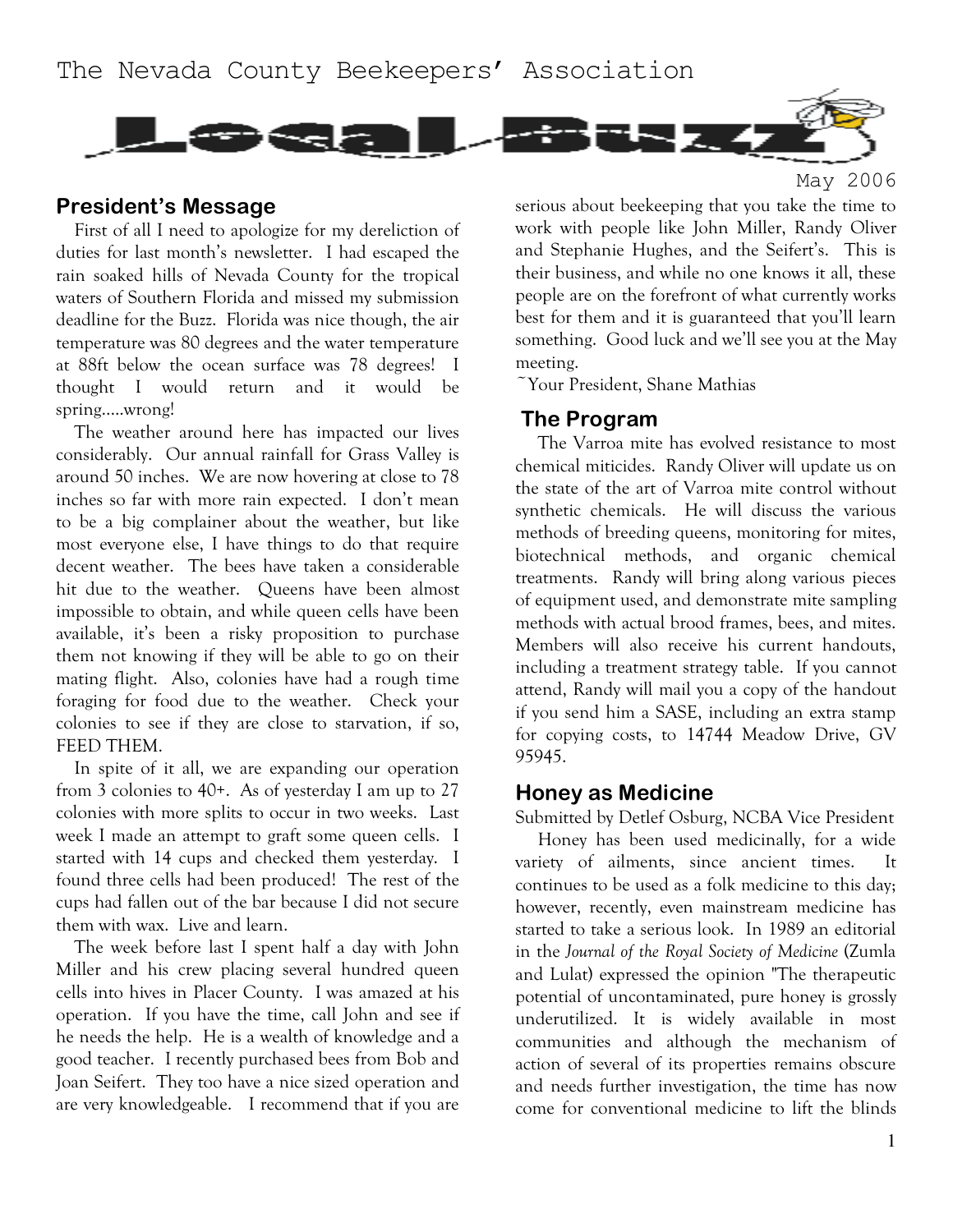off this 'traditional remedy' and give it its due recognition."

In New Zealand, the Honey Research Unit of the Department of Biological Sciences of the University of Waikato is actively conducting research to better understand the therapeutic qualities of honey. They have gone beyond anecdotal evidence and are conducting controlled scientific research.

Respectability, however, is hard won. An editorial in *Archives of Internal Medicine* assigned honey to the category of "worthless but harmless substances" (Soffer 1976). Most medical practitioners and researchers remain unaware of the positive findings of current research.

Research is being done for both internal and external use of honey. The most promising results are for honey's therapeutic effect on wounds. Briefly, these include:

- o Viscosity honey provides a protective barrier which prevents cross-infection
- o Osmolarity drawing fluid out from tissues it creates a moist healing environment
	- o Tissue growth is not slowed by drying
	- o Fibroblasts are able to pull wound closed
	- o Epithelial cells grow level with the skin surface so there is no pitted scar resulting
	- o Dressings do not stick to the surface of wounds as they sit on a layer of diluted honey
	- o There is no growth of new tissue into the dressing, so there is no pain when changing dressings and the new tissue is not torn away
- o Osmotically induced outflow also creates "drainage', flushing away from the tissues in the wound any harmful substances from bacterial contaminants
- o Sugar content of honey also aids in the rapid removal of malodour from wounds
- o Rapid effect of cleaning up wounds
- o Hydrogen peroxide produced in honey promotes a rapid rate of healing

In New Zealand Manuka (aka: tea tree) Honey as a folk medicine has long been used for its antiseptic properties. This unique characteristic, found only in Manuka Honey has been the focus of research by the University of Waikato. All honey has antiseptic properties; however, these break down with the introduction of catalase. Catalase is an enzyme present in the cells of plants, animals and aerobic (oxygen requiring) bacteria. It promotes the conversion of hydrogen peroxide to water and molecular oxygen decreasing its effectiveness. Only Manuka honey retaines significant levels of antibacterial effectiveness when exposed to catalase, thus retaining its curative properties.

The potency of this catalase inhibiting factor varies greatly and standards have been developed to grade Active Manuka Honey. A UMF (Unique Manuka Factor) rating is now placed on all medicinal Active Manuka Honey. The UMF value is calibrated to be the same as the equivalent percentage of phenol in controlling *Staphylococcus aureus.* For example UMF 15 is equivalent to 15% phenol.

The research available is extensive. The University of Waikato website has a wealth of information including an extensive list of source materials both print and web. I encourage you to research this yourself. There are also a number of commercial sources of both product and information both in the US, the UK and of course New Zealand (Google – Active Manuka Honey). These tend to include a great deal of anecdotal information on a broad range of applications for Manuka Honey. These do not have the same scientific credibility, however, its only honey and unless you are allergic or diabetic it can do no harm.

http://bio.waikato.ac.nz/honey/special.shtml

# **Please Look at your Mailing Label**

Is it telling you this is your last issue and you have paid? Please contact me so you don't get bumped from receiving your monthly **'Local Buzz'**.

Our newsletter keeps you up to date with what your hives should look like, what you should be doing at that month and important information concerning your bees. Your dues not only support local beekeepers by buying books and videos for our library, you support agriculture, which is vital to our food supply. Without bees, we would be in a sorry state.

If you have not paid, please bring your dues to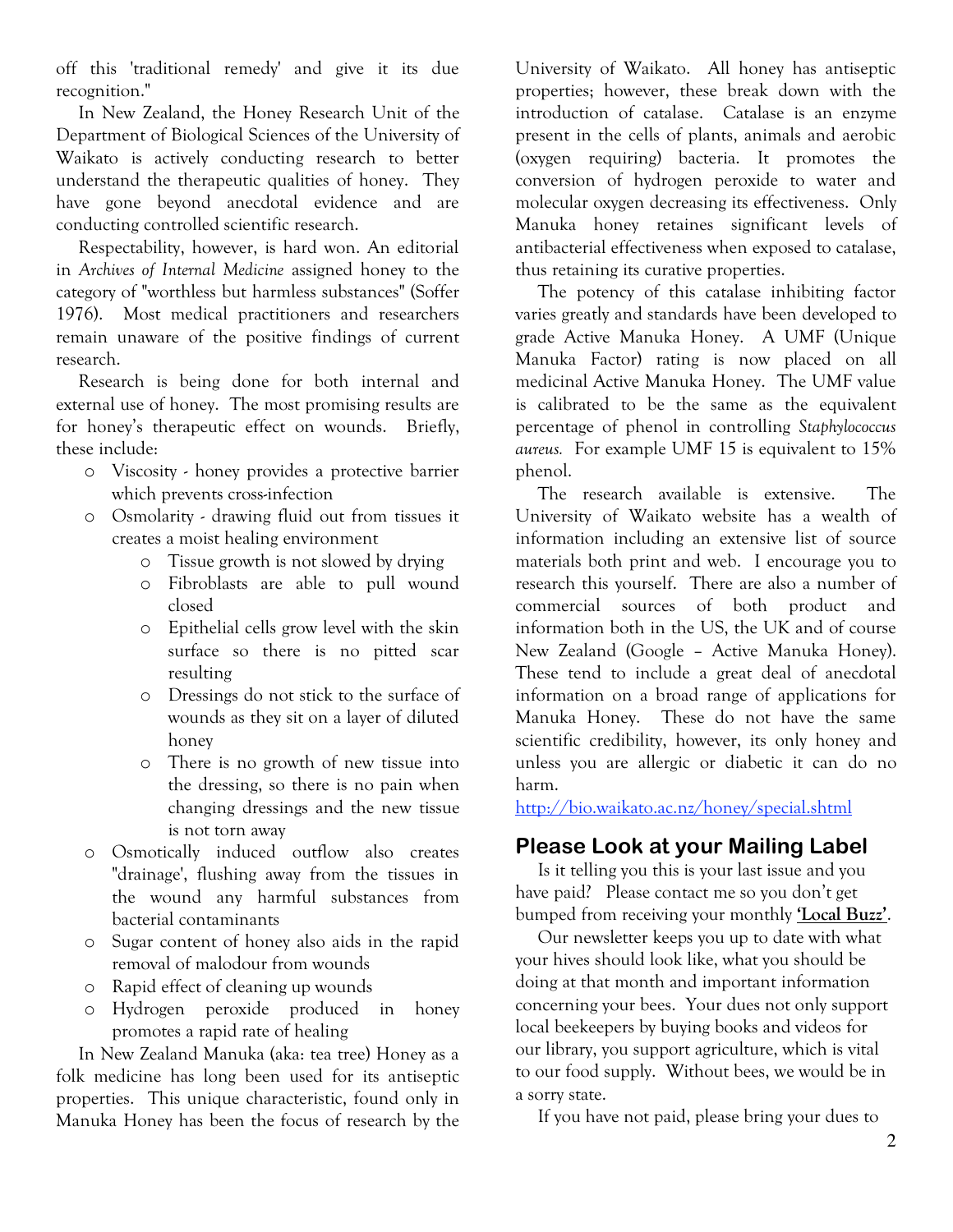the May 1st meeting or mail them by May 15th.

\$10.50 will get your newsletter on-line or \$12.50 if you like your newsletter via the post office. Please make out your check to Nevada County Beekeepers Association and mail to:

NCBA c/o Janet Brisson, Treasurer 20693 Dog Bar Road Grass Valley, CA 95949 530-346-6439 rubes@infostations.com

(call or email me if you paid your dues this year, thanks)

# **Bee Bits**

By Randy Oliver

As I write this, the National Weather Service forecast is actually predicting sunshine on the horizon! The sogginess we've been experiencing has been annoying to nearly everyone, but to California agriculture, it's been a disaster (literally, in several counties).

Poor Chris Bierwagen in Chicago Park got virtually no peach crop last spring, and is facing the same prospect again. Rice growers haven't been able to plow their fields yet, and may not have time remaining to grow a crop this season. And finally, beekeepers: we're running about five weeks behind normal schedule, since the weather has not allowed us to mate out queens. Many of our colonies have been on the verge of starvation, for both nectar and pollen. Without the protein in pollen, the bees cannot rear brood, and are very susceptible to disease (more on this later).

We're making nucs like mad-the problem being that it takes two weeks to mate out a queen, then about six more weeks for a nuc to build to full colony strength. Unfortunately, we have only three weeks until the honeyflow begins, and it will largely be over nine weeks from now. This puts us up against the wall with timing. For nuc orders by Members, I'm giving you a jump by setting aside nucs headed by proven high-quality queens from last season. I have a simple method for prioritizing the order of the queue--those who come out and help make up nucs demonstrate to me the most interest, and therefore go home with nucs first (plus they get to pick out their own queens!).

Lynn Williams and others report that swarming is in full swing in the Valley. This especially scares me, since we've got one remaining load of 70 colonies in the almonds that we have not been able to reach due to the sticky clay soil (we're hoping to go get them tonight). So we don't know if they are starving, or all swarmed out! Many of our colonies in the foothills started swarm cells this spring, but wisely ate them up before completion. As soon as the weather breaks, expect major swarm action up here.

This spring is remarkable on the length of bloom of manzanita. It started early, in late January, and is still in full swing at the 2800-foot level in late April! On good flight days, the bees are putting on nectar weight like I've never seen before! After a day of flight, the entire apiary is redolent with the aroma of ripening manzanita nectar, and every free cell in the colony is full of the sweet stuff. Shaking bees off combs results in a shower of sticky nectar over everything. To my surprise, though, one of our yards on Lime Kiln Road, although surrounded with blooming filaree, which normally produces a nice nectar flow, was so close to starvation, that I had to make an emergency trip out late yesterday to give them each a frame of honey to avert disaster! As usual, beekeeping is just a series of surprises.

I am in full swing producing queen cells. They are available for \$3.00 each if you give me several days' notice. I'm grafting off a variety of queens: the best stock from last year, MH x SMR, SMR x MH, Russian x SMR, pure MH, and some extragentle queens (MH = Minnesota Hygienic, SMR = Suppression of Mite Reproduction). Our MH x SMR breeder from last year has gone over a year now with absolutely no mite treatments, and is dropping only about two mites a day on the sticky board! Her daughters are heading some of the best colonies I've seen in years--beautiful huge brood patterns, producing lots of honey under adverse conditions, and very gentle-you can't ask for much more!

I mentioned earlier disease caused by stress due to lack of pollen. American Foulbrood is one of those diseases, and I'm seeing way too much! You wouldn't notice it unless you were nuking up your colonies and inspecting every frame as I do. I'm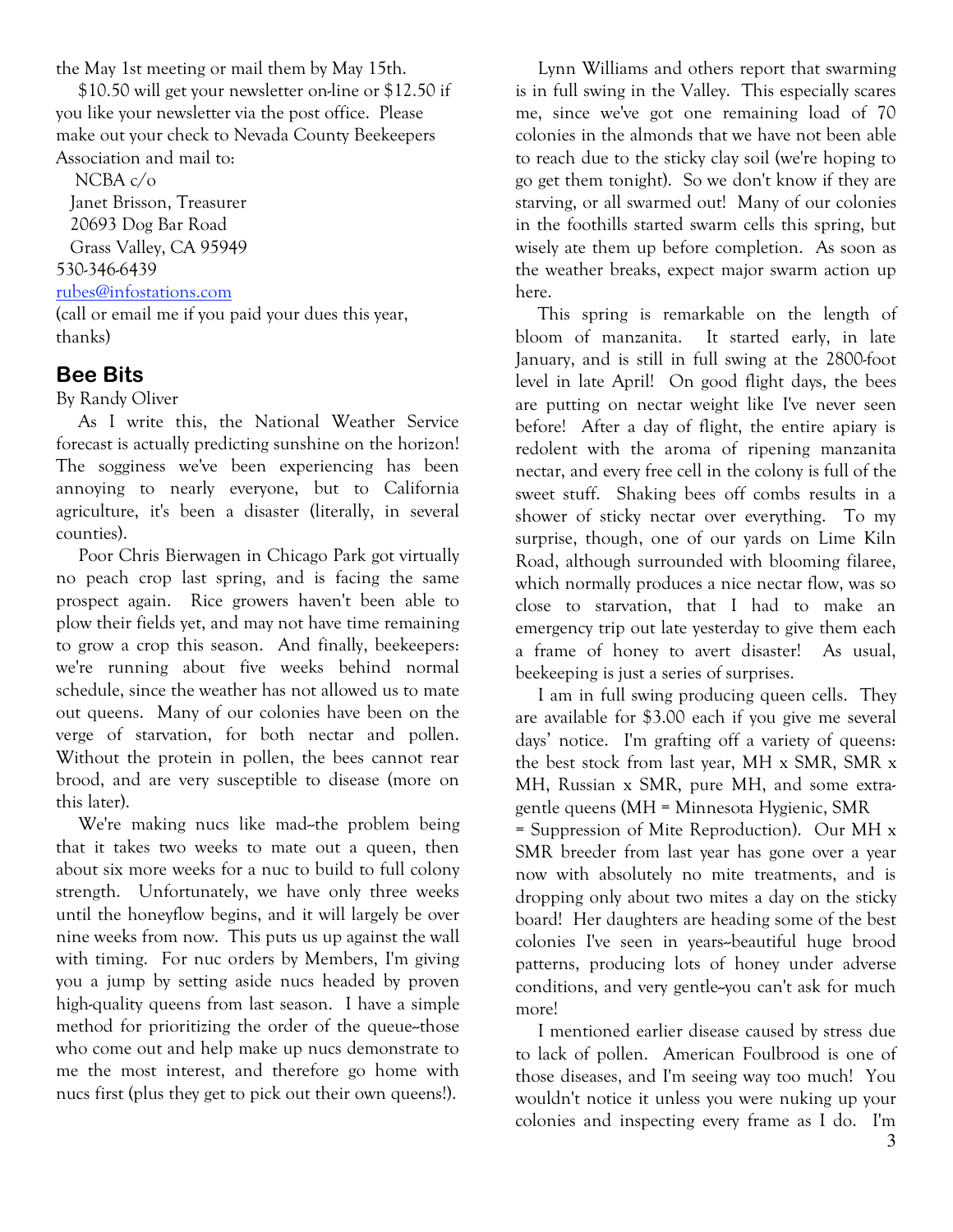seeing a few cells here and there. If I see it, I close the colony up and haul it to the sick yard. Normally, I shake the adult bees off the combs to save them in new colonies on foundation, but this season I think I will experiment with the new antibiotic, Tylosin (sold as Tylan). I'm planning to discard any brood frames showing sign of disease, then treat the colony with Tylosin, and monitor it for the rest of the year. I'll let you know the results.

A final item of interest: the National Honey Board is financing research on developing "solid honey" products--honey throat soothers, honey tea drops, and honey essence. Their article begins "Imagine a pure honey lozenge infused with natural lemon or menthol to soothe a sore throat. Or how about popping a teaand-honey infused disk into a cup of hot water for an instant cup of honey flavored tea?" This could be a whole new market for honey! Their current report also shows that 46% of wholesale honey sales are to industrial users, 40% to retail stores, and 14% to the food service industry.

### **April Minutes**

Vice Pres Osburn opened with Q&A. Swarm Line: Lynn Williams (530) 478-4078 and 675-2924, Karla Hanson 265-3756, and Jim Weidert 268-8520.

The American Bee Journal contains Randy Oliver's analysis of California's business climate for migratory bee importers for almond pollination payment, growers require each box have 70% bee coverage on all 10 frames, inspected at 60°F. The result is many abandoned boxes after combines of midwest beekeepers failed to meet CA standards. Raising queens requires wax free of buildups of Apistan and Coumaphos, which kill queen larvae.

PROGRAM: Video "Honey In The Comb." ~Jack Meeks, Secretary

# **Tips from the Internet!**

Submitted by Janet Brisson Requeening your Hot Hive!

Michael Bush, Nebraska Beekeeper used to live in Texas and answers questions on many beekeeping forums. I found this great tip on the Beesource.com Forum.

"I learned to do this from bees from Texas. Get a bottom and a lid (makeshift will do) for every box. Put every box on it's own bottom with a lid. Put an

empty box at the old location. The mean bees are mostly field bees and they will return to the old location, where you KNOW the queen is not.

The rest are now just ten-frame "hives" with no field bees, MUCH less bees to face. Look for the one with the most bees (or if you noticed, the one with the brood) and look through it. You'll be AMAZED how much nicer the nurse bees in a one box hive are compared to the field bees in a huge booming hive.

If the ten-frame box with brood is still too hot, put half the frames in another box and put the lids back on. After they calm down (a few hours), look through each of them. Divide and conquer."

If you want to read the rest of the post, how they suggest making nukes out of the smaller hives and methods of requeening, that post is http://www.beesource.com/cgibin/ubbcgi/ultimatebb.cgi?ubb=get\_topic;f=5;t= 000517 or Beesource.com, then find "The Exchange" which takes you to the forum. Under "Queen & BeeBreeding," under "My

Requeen Strategy (4/15/06)." Contact me at rubes@countryrubes.com if you have trouble finding it.

### **Honey Stix a Hit at Coffee Show; Honey Producer Involvement in Shows Could Lead to Sales Opportunities**

Honey stix were a huge hit at NHB's booth at the Specialty Coffee Association of America 18th Annual Conference & Exhibition in Charlotte, N.C., April 7-10. Many of the thousands of show attendees were also able to sample a honey-based Dulce de Leche, whipped honey spread and solid honey wafers at NHB's booth. All of these products are the result of NHB's applied science research effort. The show was attended by coffee shop owners and various other types of companies involved in the coffee industry. It was the first time NHB had participated in this show.

NHB urges honey companies and individual beekeepers to consider participating in similar coffee and tea trade shows, as they represent an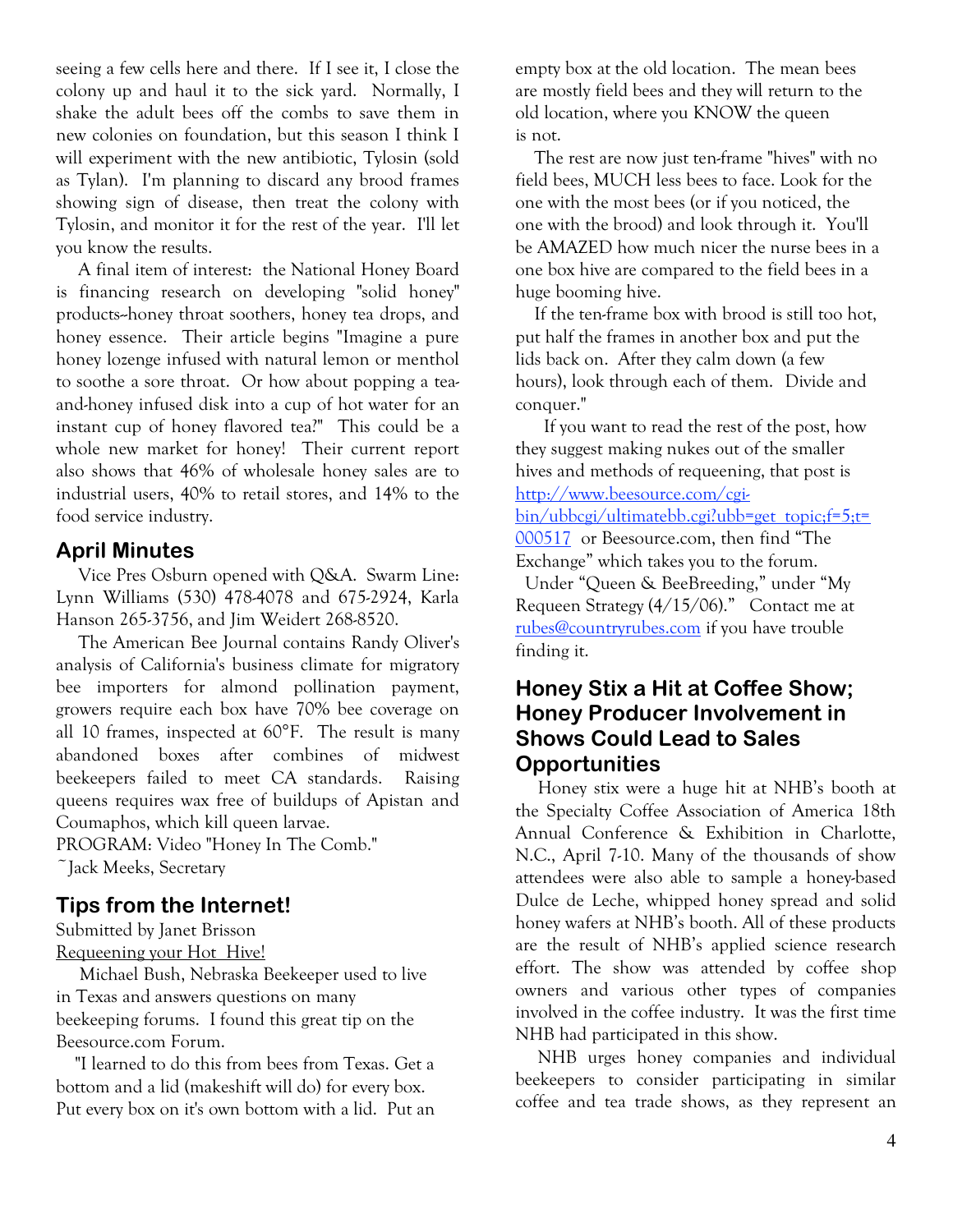opportunity for companies and individuals to sell their products. Such participation could involve exhibiting at shows, or simply attending and circulating product information. Pairing local varietals with a specific type of tea or coffee is one suggested display idea at such shows.

Several shows, sponsored by industry organizations, are held throughout the year at various sites around the United States. For more information visit the following web sites:

Coffee Fest (includes three regional shows) http://www.coffeefest.com

Fresh Cup Roadshow (four regional shows) http://www.freshcuproadshow.com

Specialty Coffee Association of America (SCAA) http://www.scaa.org

World Tea Expo - http://www.worldteaexpo.com

Information also may be obtained by contacting Charlotte Jordan at charlotte@nhb.org or at 800-553- 7162.

### **Research Indicates Honey is Effective as a Wound Dressing**

Substantial evidence demonstrates that honey, one of the oldest healing remedies known to medicine, produces effective results when used as a wound dressing. A review article in the most recent issue of SAGE Publications' International Journal of Lower Extremity Wounds summarizes the data. The article "The Evidence Supporting the Use of Honey as a Wound Dressing" can be found on The International Journal of Lower Extremity Wounds' website at http://ijlew.sagepub.com.

http://www.sciencedaily.com/releases/2006/04/0604 07151107.htm



# Sacramento Beekeeping Supplies

- Complete line of all beekeeping supplies
- Candle making supplies (molds, wicks, dyes, scents)
- Glycerin soap making supplies (soap base, molds, scents, and dyes)
- Honeycomb sheets for rolling candles (50 colors and in smooth)
- Beeswax and paraffin, special container candle wax
- Gifts, books, ready made candles 2110 X Street, Sacramento, CA 95818 **(916) 451 – 2337** fax (916) 451 – 7008 email:sacbeek@cwnet.com Open Tuesday through Saturday 9:30 – 5:30 MAIL ORDERS RECEIVE QUICK SERVICE

# **Cottage Cosmetics**

A how to guide for making fine olive oil soap and all natural personal care products using beeswax by local author and herbalist, Linnie McNaughton. Detailed instructions included. To order send a check for \$15 to GREEN BLESSINGS (Cost of book is \$12, plus shipping and tax) GREEN BLESSINGS

21055 Dog Bar Rd., Grass Valley 95949 or call (530) 906-0831 or e-mail at

greenblessings@infostations.com.

#### GEORGE BARTA **CONSTRUCTION** CA Lic. 355469 Est. 1972

- Excavating Grading Gravel • Retaining Walls • Foundation Waterproofing • Mold Prevention
- Bobcat with a Front End Loader + 8,000 lbs. **Excavator**

Phone: 530-346-9196 Cell: 530-308-9690

REAR HANNAN SAN DE HANNAN SAN SAN SAN SA